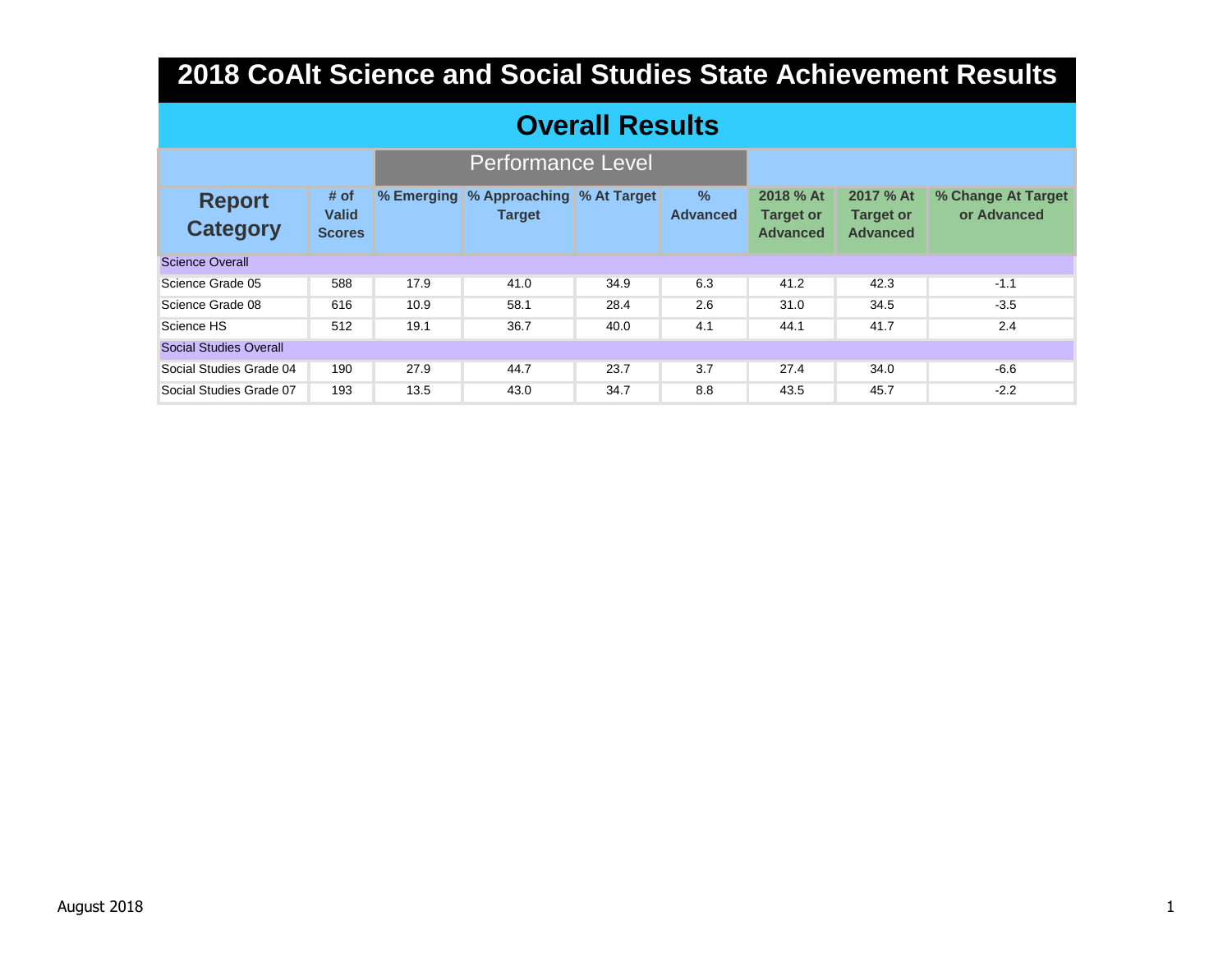### **Science by Gender**

|                        |                                       |                                  | <b>Performance Level</b>       |      |                          |                                                  |                                     |                                             |
|------------------------|---------------------------------------|----------------------------------|--------------------------------|------|--------------------------|--------------------------------------------------|-------------------------------------|---------------------------------------------|
| <b>Report Category</b> | # of<br><b>Valid</b><br><b>Scores</b> | $\frac{9}{6}$<br><b>Emerging</b> | % Approaching<br><b>Target</b> |      | % At Target   % Advanced | 2018 % At<br><b>Target or</b><br><b>Advanced</b> | <b>Target or</b><br><b>Advanced</b> | 2017 % At % Change At Target<br>or Advanced |
| Science Grade 05       |                                       |                                  |                                |      |                          |                                                  |                                     |                                             |
| Male                   | 376                                   | 19.9                             | 40.4                           | 33.8 | 5.9                      | 39.6                                             | 43.0                                | $-3.4$                                      |
| Female                 | 212                                   | 14.2                             | 42.0                           | 36.8 | 7.1                      | 43.9                                             | 41.3                                | 2.6                                         |
| Science Grade 08       |                                       |                                  |                                |      |                          |                                                  |                                     |                                             |
| Male                   | 388                                   | 11.1                             | 56.4                           | 29.6 | 2.8                      | 32.5                                             | 35.3                                | $-2.8$                                      |
| Female                 | 228                                   | 10.5                             | 61.0                           | 26.3 | 2.2                      | 28.5                                             | 33.0                                | $-4.5$                                      |
| Science HS             |                                       |                                  |                                |      |                          |                                                  |                                     |                                             |
| Male                   | 311                                   | 20.6                             | 37.9                           | 37.3 | 4.2                      | 41.5                                             | 40.8                                | 0.7                                         |
| Female                 | 201                                   | 16.9                             | 34.8                           | 44.3 | 4.0                      | 48.3                                             | 43.0                                | 5.3                                         |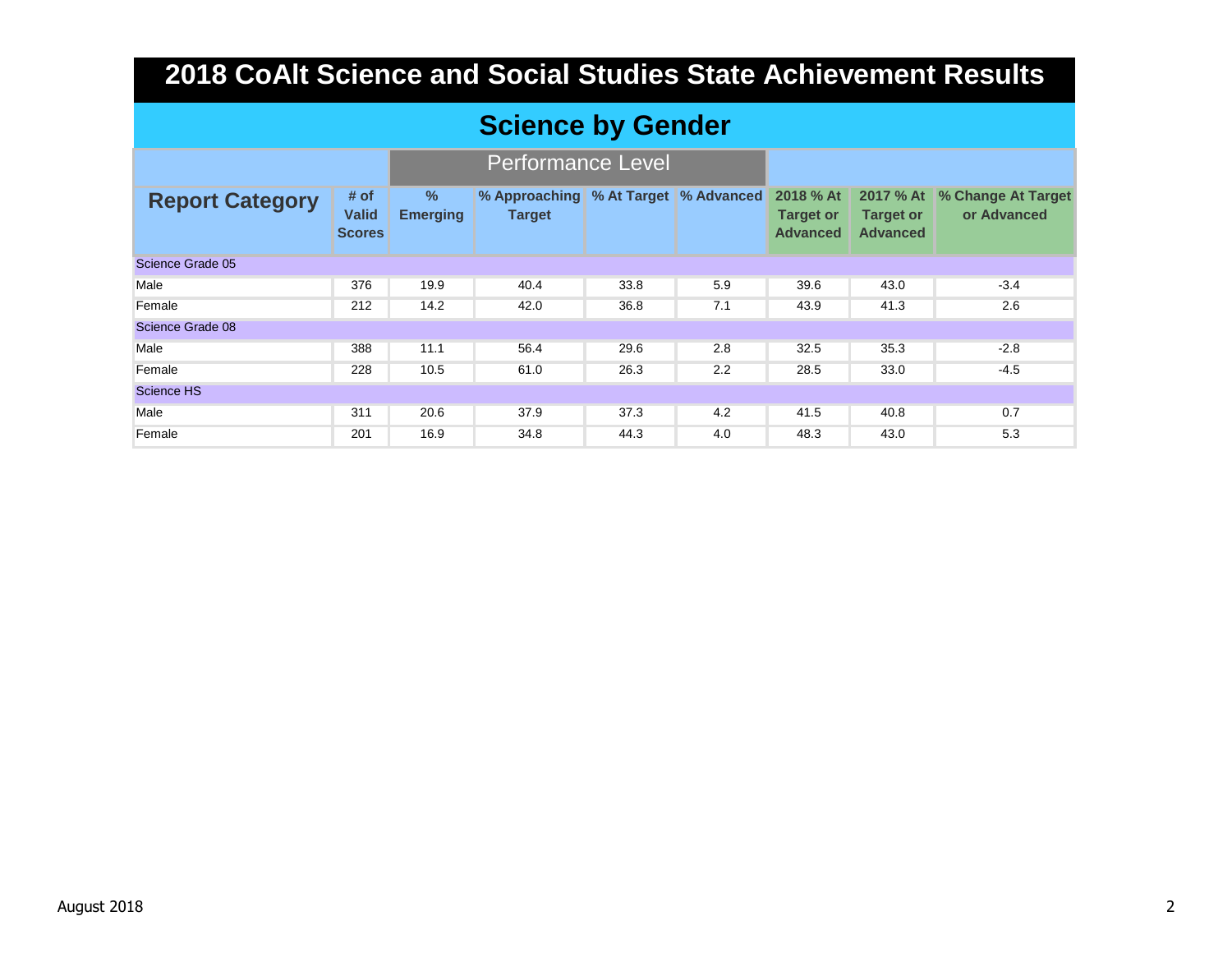|  | Social Studies by Gender |  |  |
|--|--------------------------|--|--|
|--|--------------------------|--|--|

|                                                                                  |                                       |      | <b>Performance Level</b>                  |         |                        |                                                  |                                                  |                                                    |  |  |
|----------------------------------------------------------------------------------|---------------------------------------|------|-------------------------------------------|---------|------------------------|--------------------------------------------------|--------------------------------------------------|----------------------------------------------------|--|--|
| <b>Report Category</b>                                                           | # of<br><b>Valid</b><br><b>Scores</b> |      | % Emerging % Approaching<br><b>Target</b> |         | % At Target % Advanced | 2018 % At<br><b>Target or</b><br><b>Advanced</b> | 2017 % At<br><b>Target or</b><br><b>Advanced</b> | % Change At<br><b>Target or</b><br><b>Advanced</b> |  |  |
| Social Studies Grade 04                                                          |                                       |      |                                           |         |                        |                                                  |                                                  |                                                    |  |  |
| Male                                                                             | 118                                   | 29.7 | 47.5                                      | $\star$ | $\star$                | 22.9                                             | 36.6                                             | $-13.7$                                            |  |  |
| Female                                                                           | 72                                    | 25.0 | 40.3                                      | $\star$ | $\star$                | 34.7                                             | 29.1                                             | 5.6                                                |  |  |
| Social Studies Grade 07                                                          |                                       |      |                                           |         |                        |                                                  |                                                  |                                                    |  |  |
| Male                                                                             | 121                                   | 17.4 | 38.0                                      | $\star$ |                        | 44.6                                             | 47.7                                             | $-3.1$                                             |  |  |
| Female                                                                           | 72                                    | 6.9  | 51.4                                      | $\star$ | $\ast$                 | 41.7                                             | 42.5                                             | $-0.8$                                             |  |  |
| * The value for this field is not displayed in order to protect student privacy. |                                       |      |                                           |         |                        |                                                  |                                                  |                                                    |  |  |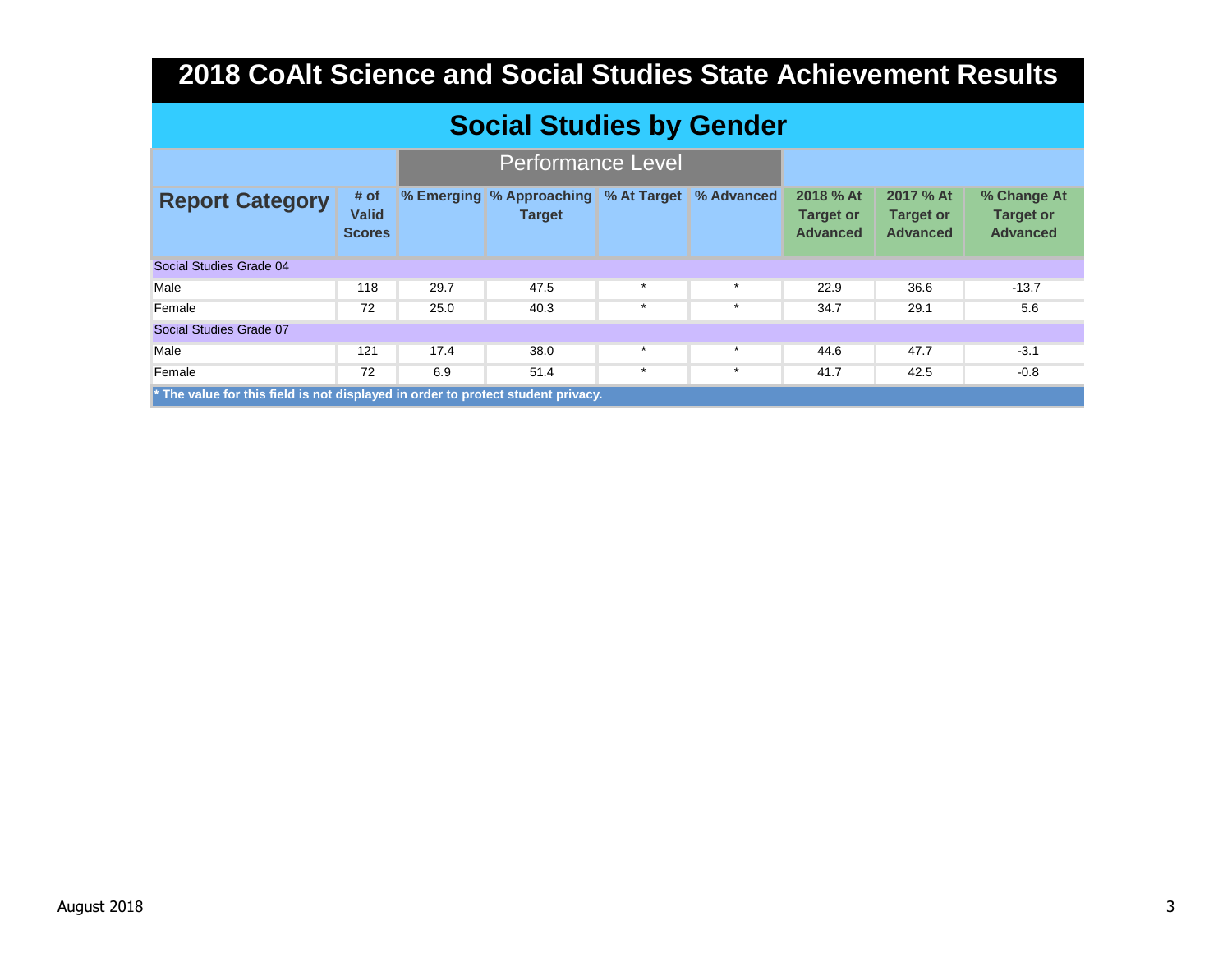### **Science by Race/Ethnicity**

|                                                                                  |                                       |            | <b>Performance Level</b> |         |         |             |             |                                                                                                          |
|----------------------------------------------------------------------------------|---------------------------------------|------------|--------------------------|---------|---------|-------------|-------------|----------------------------------------------------------------------------------------------------------|
| <b>Report Category</b>                                                           | # of<br><b>Valid</b><br><b>Scores</b> | % Emerging | <b>Target</b>            |         |         | or Advanced | or Advanced | % Approaching % At Target % Advanced 2018 % At Target 2017 % At Target % Change At Target<br>or Advanced |
| Science Grade 05                                                                 |                                       |            |                          |         |         |             |             |                                                                                                          |
| American Indian or Alaska Native                                                 | < 16                                  | $\star$    | $\star$                  | $\star$ | $\star$ | $\star$     | $\star$     | $\star$                                                                                                  |
| Asian                                                                            | < 16                                  | $\star$    | $\star$                  | $\star$ | $\star$ | $\star$     | $\star$     | $\star$                                                                                                  |
| <b>Black</b>                                                                     | 39                                    | 12.8       | 51.3                     | $\star$ | $\star$ | 35.9        | 25.0        | 10.9                                                                                                     |
| Hispanic                                                                         | 261                                   | 18.4       | 40.6                     | 35.6    | 5.4     | 41.0        | 41.2        | $-0.2$                                                                                                   |
| White                                                                            | 241                                   | 19.1       | 39.0                     | 34.4    | 7.5     | 41.9        | 45.4        | $-3.5$                                                                                                   |
| Hawaiian/Pacific Islander                                                        | < 16                                  | $\star$    | $\star$                  | $\star$ | $\star$ | $\star$     | $\star$     | $\star$                                                                                                  |
| Two or More Races                                                                | 26                                    | $\star$    | $\star$                  | $\star$ | $\star$ | 42.3        | 48.6        | $-6.3$                                                                                                   |
| Unreported/Not Applicable                                                        | < 16                                  | $\star$    | $\star$                  | $\star$ | $\star$ | $\star$     | $\star$     |                                                                                                          |
| Science Grade 08                                                                 |                                       |            |                          |         |         |             |             |                                                                                                          |
| American Indian or Alaska Native                                                 | < 16                                  | $\star$    | $\star$                  | $\star$ | $\star$ | $\star$     | $\star$     | $\star$                                                                                                  |
| Asian                                                                            | < 16                                  | $\star$    | $\star$                  | $\star$ | $\star$ | $^\star$    | 26.1        | $\star$                                                                                                  |
| <b>Black</b>                                                                     | 58                                    | 8.6        | 62.1                     | $\star$ | $\star$ | 29.3        | 40.8        | $-11.5$                                                                                                  |
| Hispanic                                                                         | 238                                   | 11.8       | 56.7                     | $\star$ | $\star$ | 31.5        | 33.6        | $-2.1$                                                                                                   |
| White                                                                            | 271                                   | 10.7       | 57.6                     | 29.5    | 2.2     | 31.7        | 35.4        | $-3.7$                                                                                                   |
| Hawaiian/Pacific Islander                                                        | < 16                                  | $\star$    | $\star$                  | $\star$ | $\star$ | $\star$     | $\star$     | $\star$                                                                                                  |
| Two or More Races                                                                | 28                                    | $\star$    | $\star$                  | $\star$ | $\star$ | 17.9        | $\star$     | $\star$                                                                                                  |
| <b>Science HS</b>                                                                |                                       |            |                          |         |         |             |             |                                                                                                          |
| American Indian or Alaska Native                                                 | < 16                                  | $\star$    | $\star$                  | $\star$ | $\star$ | $\star$     | $\star$     | $\star$                                                                                                  |
| Asian                                                                            | 16                                    | $\star$    | $\star$                  | $\star$ | $\star$ | $\star$     | $\star$     | $\star$                                                                                                  |
| <b>Black</b>                                                                     | 36                                    | 19.4       | 52.8                     | $\star$ | $\star$ | 27.8        | 54.2        | $-26.4$                                                                                                  |
| Hispanic                                                                         | 193                                   | 14.5       | 42.0                     | $\star$ | $\star$ | 43.5        | 33.5        | 10.0                                                                                                     |
| White                                                                            | 242                                   | 23.6       | 28.1                     | 43.8    | 4.5     | 48.3        | 46.2        | 2.1                                                                                                      |
| Hawaiian/Pacific Islander                                                        | < 16                                  | $\star$    | $\star$                  | $\star$ | $\star$ | $\star$     | $\star$     | $\star$                                                                                                  |
| Two or More Races                                                                | 16                                    | $\star$    | $\star$                  | $\star$ | $\star$ | 50.0        | $\star$     | $\star$                                                                                                  |
| Unreported/Not Applicable                                                        | < 16                                  | $\star$    | $\star$                  | $\star$ | $\star$ | $\star$     | $\star$     | $\star$                                                                                                  |
| * The value for this field is not displayed in order to protect student privacy. |                                       |            |                          |         |         |             |             |                                                                                                          |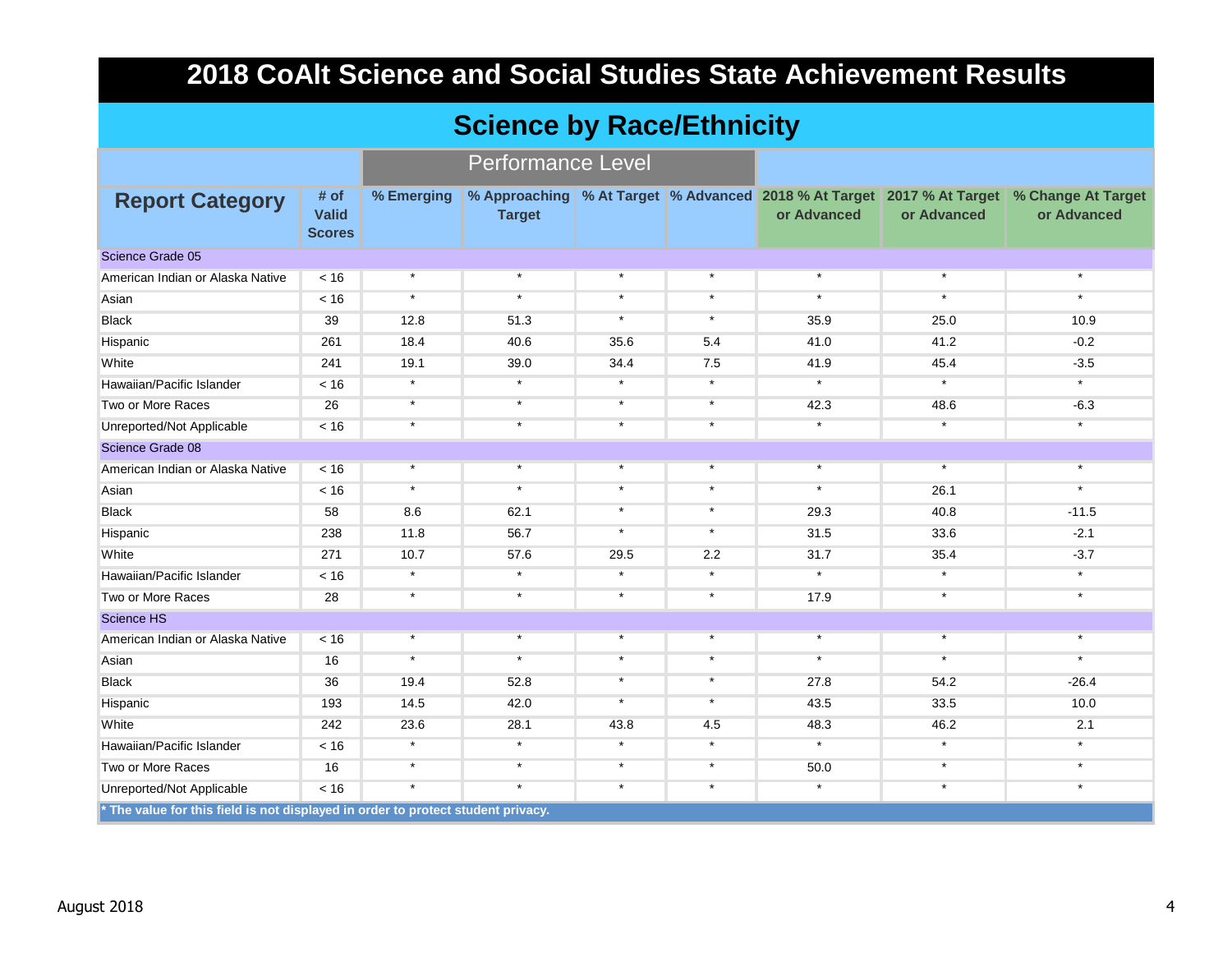|                                                                                  | <b>Social Studies by Race/Ethnicity</b> |            |                                |             |            |                                                  |                                                  |                                                    |  |  |  |  |
|----------------------------------------------------------------------------------|-----------------------------------------|------------|--------------------------------|-------------|------------|--------------------------------------------------|--------------------------------------------------|----------------------------------------------------|--|--|--|--|
| <b>Performance Level</b>                                                         |                                         |            |                                |             |            |                                                  |                                                  |                                                    |  |  |  |  |
| <b>Report Category</b>                                                           | # of<br><b>Valid</b><br><b>Scores</b>   | % Emerging | % Approaching<br><b>Target</b> | % At Target | % Advanced | 2018 % At<br><b>Target or</b><br><b>Advanced</b> | 2017 % At<br><b>Target or</b><br><b>Advanced</b> | % Change At<br><b>Target or</b><br><b>Advanced</b> |  |  |  |  |
| Social Studies Grade 04                                                          |                                         |            |                                |             |            |                                                  |                                                  |                                                    |  |  |  |  |
| Asian                                                                            | < 16                                    | $\star$    | $\star$                        | $\star$     | $\star$    | $\star$                                          | $\star$                                          | $\star$                                            |  |  |  |  |
| <b>Black</b>                                                                     | < 16                                    | $\star$    | $\star$                        | $\star$     | $\star$    | $\star$                                          | $\star$                                          | $\star$                                            |  |  |  |  |
| Hispanic                                                                         | 76                                      | 28.9       | 46.1                           | $\star$     | $\star$    | 25.0                                             | 37.3                                             | $-12.3$                                            |  |  |  |  |
| White                                                                            | 87                                      | 25.3       | 44.8                           | $\star$     | $\star$    | 29.9                                             | 38.2                                             | $-8.3$                                             |  |  |  |  |
| Two or More Races                                                                | < 16                                    | $\star$    | $\star$                        | $\star$     | $\star$    | $\star$                                          | $\star$                                          | $\star$                                            |  |  |  |  |
| Social Studies Grade 07                                                          |                                         |            |                                |             |            |                                                  |                                                  |                                                    |  |  |  |  |
| American Indian or Alaska Native                                                 | < 16                                    | $\star$    | $\star$                        | $\star$     | $\star$    | $\star$                                          | $\star$                                          | $\star$                                            |  |  |  |  |
| Asian                                                                            | < 16                                    | $\ast$     | $\star$                        | $\star$     | $\ast$     | $\star$                                          | $\star$                                          | $\ast$                                             |  |  |  |  |
| <b>Black</b>                                                                     | 17                                      | $\star$    | $\star$                        | $\star$     | $\star$    | $\star$                                          | $\star$                                          | $\star$                                            |  |  |  |  |
| Hispanic                                                                         | 76                                      | 15.8       | 47.4                           | $\star$     | $\star$    | 36.8                                             | 47.8                                             | $-11.0$                                            |  |  |  |  |
| White                                                                            | 81                                      | 12.3       | 37.0                           | $\star$     | $\star$    | 50.6                                             | 44.4                                             | 6.2                                                |  |  |  |  |
| Two or More Races                                                                | < 16                                    | $\star$    | $\star$                        | $\star$     | $\star$    | $\star$                                          | $\star$                                          | $\star$                                            |  |  |  |  |
| * The value for this field is not displayed in order to protect student privacy. |                                         |            |                                |             |            |                                                  |                                                  |                                                    |  |  |  |  |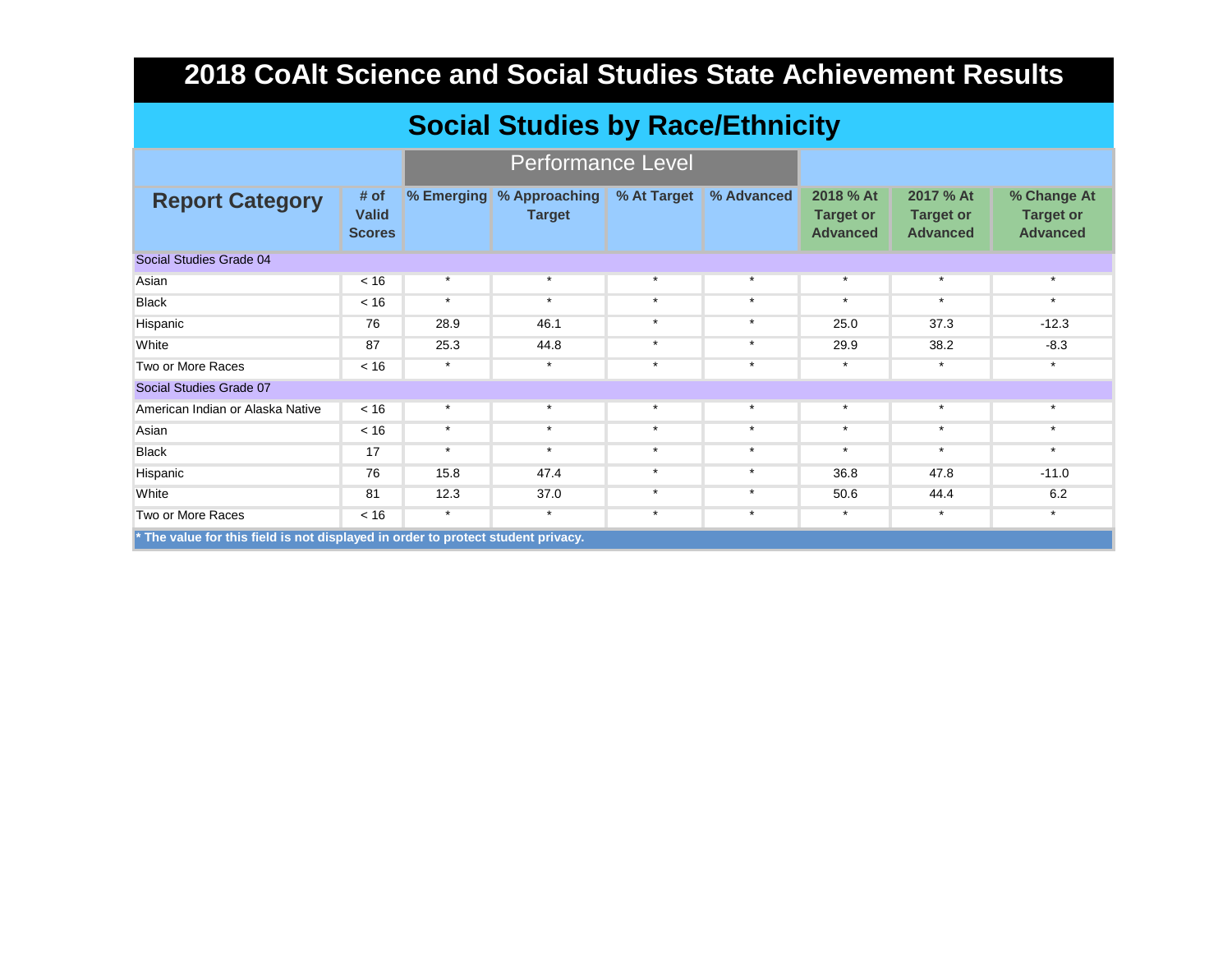### **Science by Free/Reduced Lunch**

|                                 |                                       |            | <b>Performance Level</b>       |             |            |                                                  |                                           |                                                    |
|---------------------------------|---------------------------------------|------------|--------------------------------|-------------|------------|--------------------------------------------------|-------------------------------------------|----------------------------------------------------|
| <b>Report Category</b>          | # of<br><b>Valid</b><br><b>Scores</b> | % Emerging | % Approaching<br><b>Target</b> | % At Target | % Advanced | 2018 % At<br><b>Target or</b><br><b>Advanced</b> | 2017 % At<br><b>Target or</b><br>Advanced | % Change At<br><b>Target or</b><br><b>Advanced</b> |
| Science Grade 05                |                                       |            |                                |             |            |                                                  |                                           |                                                    |
| Free/Reduced Lunch Eligible     | 341                                   | 16.1       | 38.1                           | 39.3        | 6.5        | 45.7                                             | 44.4                                      | 1.3                                                |
| Not Free/Reduced Lunch Eligible | 247                                   | 20.2       | 44.9                           | 28.7        | 6.1        | 34.8                                             | 39.1                                      | $-4.3$                                             |
| Science Grade 08                |                                       |            |                                |             |            |                                                  |                                           |                                                    |
| Free/Reduced Lunch Eligible     | 359                                   | 9.7        | 54.0                           | 33.1        | 3.1        | 36.2                                             | 39.7                                      | $-3.5$                                             |
| Not Free/Reduced Lunch Eligible | 257                                   | 12.5       | 63.8                           | 21.8        | 1.9        | 23.7                                             | 26.7                                      | $-3.0$                                             |
| Science HS                      |                                       |            |                                |             |            |                                                  |                                           |                                                    |
| Free/Reduced Lunch Eligible     | 275                                   | 14.5       | 39.3                           | 41.1        | 5.1        | 46.2                                             | 41.8                                      | 4.4                                                |
| Not Free/Reduced Lunch Eligible | 237                                   | 24.5       | 33.8                           | 38.8        | 3.0        | 41.8                                             | 41.6                                      | 0.2                                                |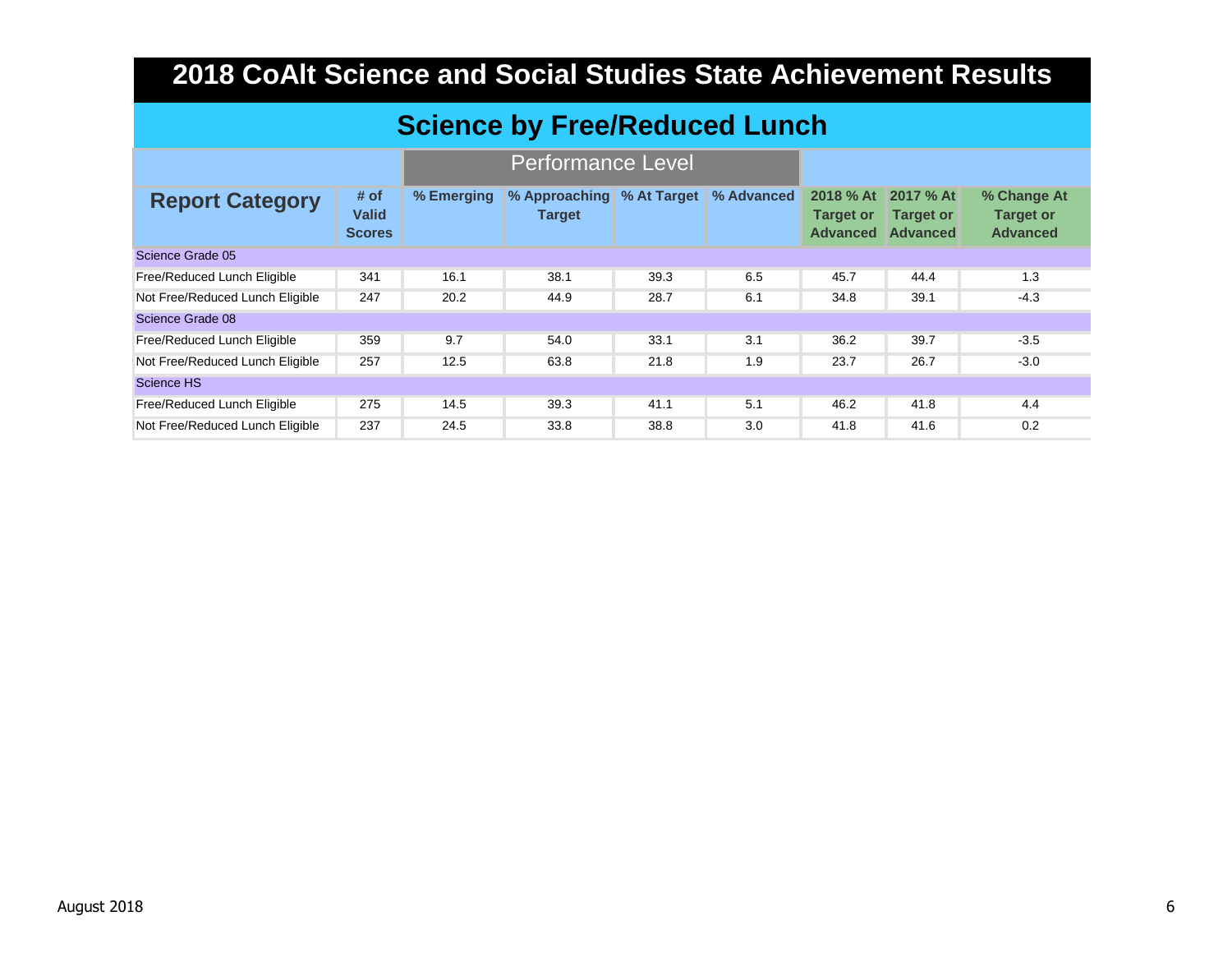| <b>Social Studies by Free/Reduced Lunch</b>                                                                         |                                       |      |                                                                  |         |         |                                                  |                                                  |                                                    |  |  |  |
|---------------------------------------------------------------------------------------------------------------------|---------------------------------------|------|------------------------------------------------------------------|---------|---------|--------------------------------------------------|--------------------------------------------------|----------------------------------------------------|--|--|--|
|                                                                                                                     |                                       |      |                                                                  |         |         |                                                  |                                                  |                                                    |  |  |  |
| <b>Report Category</b>                                                                                              | # of<br><b>Valid</b><br><b>Scores</b> |      | % Emerging % Approaching % At Target % Advanced<br><b>Target</b> |         |         | 2018 % At<br><b>Target or</b><br><b>Advanced</b> | 2017 % At<br><b>Target or</b><br><b>Advanced</b> | % Change At<br><b>Target or</b><br><b>Advanced</b> |  |  |  |
| Social Studies Grade 04                                                                                             |                                       |      |                                                                  |         |         |                                                  |                                                  |                                                    |  |  |  |
| Free/Reduced Lunch Eligible                                                                                         | 113                                   | 25.7 | 46.9                                                             | $\ast$  | $\star$ | 27.4                                             | 34.4                                             | $-7.0$                                             |  |  |  |
| Not Free/Reduced Lunch Eligible                                                                                     | 77                                    | 31.2 | 41.6                                                             | $\star$ | $\star$ | 27.3                                             | 33.3                                             | $-6.0$                                             |  |  |  |
| Social Studies Grade 07                                                                                             |                                       |      |                                                                  |         |         |                                                  |                                                  |                                                    |  |  |  |
| Free/Reduced Lunch Eligible                                                                                         | 109                                   | 11.9 | 41.3                                                             | $\ast$  | $\star$ | 46.8                                             | 51.2                                             | $-4.4$                                             |  |  |  |
| Not Free/Reduced Lunch Eligible<br>* The value for this field is not displayed in order to protect student privacy. | 84                                    | 15.5 | 45.2                                                             | $\ast$  | $\star$ | 39.3                                             | 37.6                                             | 1.7                                                |  |  |  |
|                                                                                                                     |                                       |      |                                                                  |         |         |                                                  |                                                  |                                                    |  |  |  |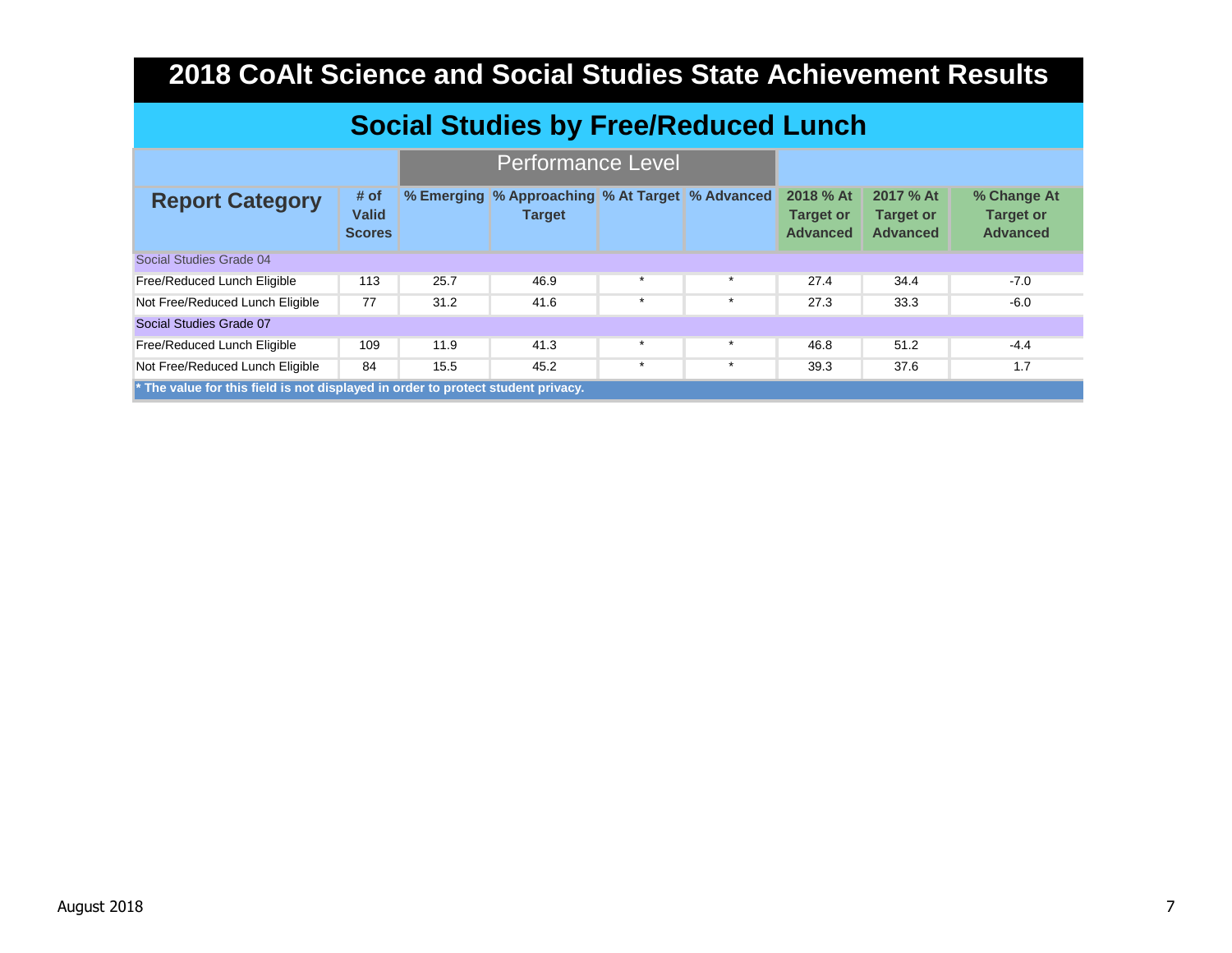### **Science by Special Program**

|                                                                                                 |                                       |            |                                | <b>Performance Level</b> |            |                                        |                                 |                                                    |
|-------------------------------------------------------------------------------------------------|---------------------------------------|------------|--------------------------------|--------------------------|------------|----------------------------------------|---------------------------------|----------------------------------------------------|
| <b>Report</b><br><b>Category</b>                                                                | # of<br><b>Valid</b><br><b>Scores</b> | % Emerging | % Approaching<br><b>Target</b> | % At Target              | % Advanced | <b>2018 % At Target</b><br>or Advanced | 2017 % At Target<br>or Advanced | % Change At<br><b>Target or</b><br><b>Advanced</b> |
| Science Grade 05                                                                                |                                       |            |                                |                          |            |                                        |                                 |                                                    |
| Title I                                                                                         | 300                                   | 19.3       | 36.7                           | 38.3                     | 5.7        | 44.0                                   | 40.9                            | 3.1                                                |
| Not Title I                                                                                     | 288                                   | 16.3       | 45.5                           | $\star$                  | $\star$    | 38.2                                   | 43.8                            | $-5.6$                                             |
| Science Grade 08                                                                                |                                       |            |                                |                          |            |                                        |                                 |                                                    |
| Title I                                                                                         | 205                                   | 12.2       | 61.5                           | $\star$                  | $\star$    | 26.3                                   | 42.1                            | $-15.8$                                            |
| Not Title I                                                                                     | 411                                   | 10.2       | 56.4                           | 30.9                     | 2.4        | 33.3                                   | 31.7                            | 1.6                                                |
| Science HS                                                                                      |                                       |            |                                |                          |            |                                        |                                 |                                                    |
| Title I                                                                                         | 46                                    | 17.4       | 43.5                           | $\star$                  | $\star$    | 39.1                                   | 24.5                            | 14.6                                               |
| Not Title I                                                                                     | 466                                   | 19.3       | 36.1                           | $\star$                  | $\star$    | 44.6                                   | 43.7                            | 0.9                                                |
| $\mathbf{\cdot}$ The value for this field is not displayed in order to protect student privacy. |                                       |            |                                |                          |            |                                        |                                 |                                                    |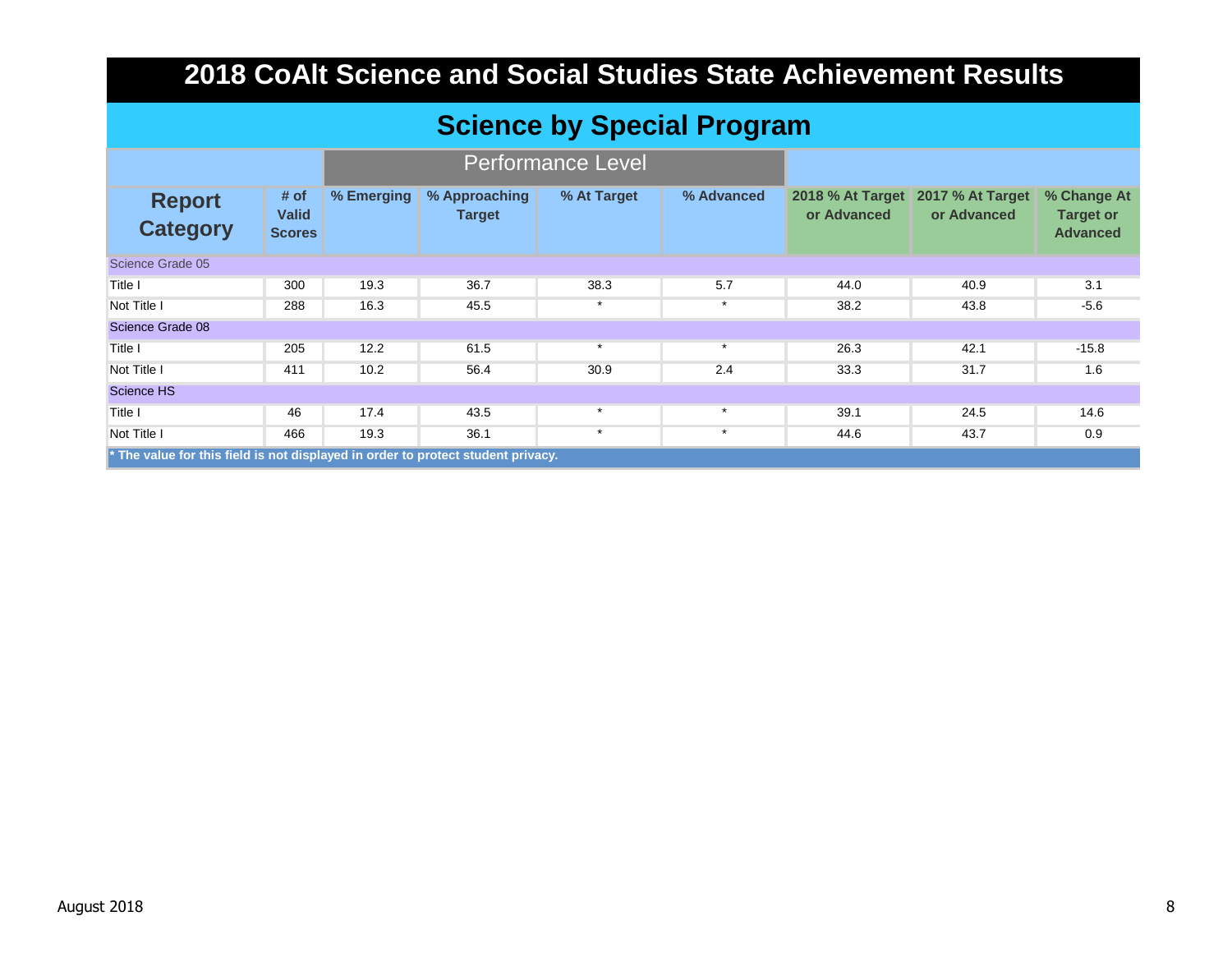| <b>Social Studies by Special Program</b> |
|------------------------------------------|
|------------------------------------------|

| <b>Report</b><br><b>Category</b>                                                   | # of<br><b>Valid</b><br><b>Scores</b> | % Emerging | % Approaching<br><b>Target</b> | % At Target | % Advanced | 2018 % At<br><b>Target or</b><br><b>Advanced</b> | 2017 % At<br><b>Target or</b><br><b>Advanced</b> | % Change At<br><b>Target or</b><br><b>Advanced</b> |
|------------------------------------------------------------------------------------|---------------------------------------|------------|--------------------------------|-------------|------------|--------------------------------------------------|--------------------------------------------------|----------------------------------------------------|
| Social Studies Grade 04                                                            |                                       |            |                                |             |            |                                                  |                                                  |                                                    |
| Title I                                                                            | 98                                    | 26.5       | 46.9                           |             |            | 26.5                                             | 32.1                                             | $-5.6$                                             |
| Not Title I                                                                        | 92                                    | 29.3       | 42.4                           | $\star$     | $\ast$     | 28.3                                             | 35.9                                             | $-7.6$                                             |
| Social Studies Grade 07                                                            |                                       |            |                                |             |            |                                                  |                                                  |                                                    |
| Title I                                                                            | 46                                    | 15.2       | 32.6                           | $\star$     | $\star$    | 52.2                                             | 47.9                                             | 4.3                                                |
| Not Title I                                                                        | 147                                   | 12.9       | 46.3                           | $\star$     | $\star$    | 40.8                                             | 44.6                                             | $-3.8$                                             |
| $*$ The value for this field is not displayed in order to protect student privacy. |                                       |            |                                |             |            |                                                  |                                                  |                                                    |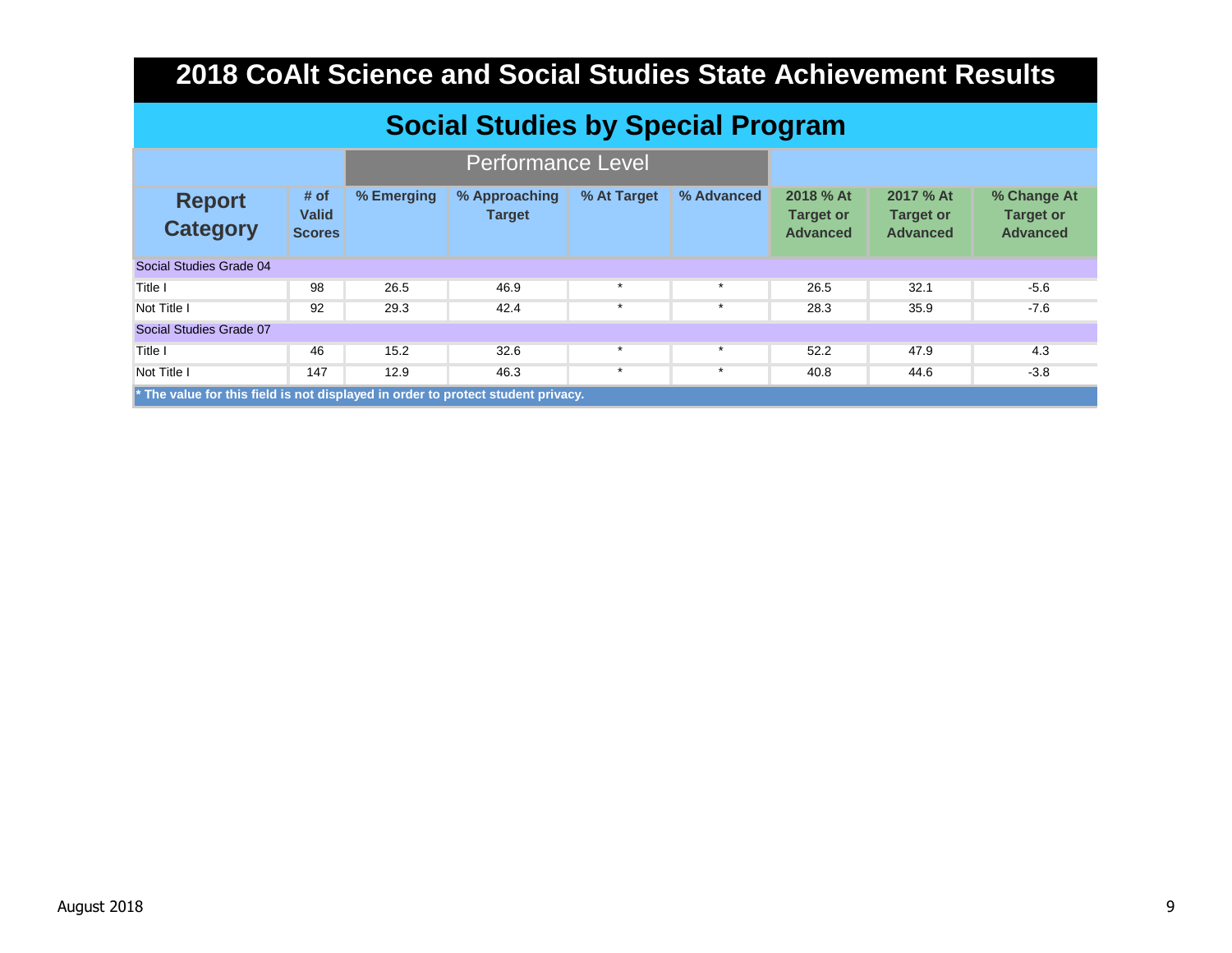### **Science by Migrant Status**

|                                                                                  |                             |            | <b>Performance Level</b>       |             |            |                                 |                                        |                                                    |
|----------------------------------------------------------------------------------|-----------------------------|------------|--------------------------------|-------------|------------|---------------------------------|----------------------------------------|----------------------------------------------------|
| <b>Report</b><br><b>Category</b>                                                 | # of Valid<br><b>Scores</b> | % Emerging | % Approaching<br><b>Target</b> | % At Target | % Advanced | 2018 % At Target<br>or Advanced | <b>2017 % At Target</b><br>or Advanced | % Change At<br><b>Target or</b><br><b>Advanced</b> |
| Science Grade 05                                                                 |                             |            |                                |             |            |                                 |                                        |                                                    |
| Migrant                                                                          | < 16                        | $\star$    | $\star$                        | $\star$     | $\star$    | $\star$                         | $\star$                                | $\star$                                            |
| Not Migrant                                                                      | 587                         | $\star$    | $\star$                        | $\star$     | $\star$    | $\star$                         | $\star$                                | $\ddot{\phantom{1}}$                               |
| Science Grade 08                                                                 |                             |            |                                |             |            |                                 |                                        |                                                    |
| Migrant                                                                          | < 16                        | $\star$    | $\star$                        | $\star$     | $\star$    | $\star$                         | $\star$                                | $\star$                                            |
| Not Migrant                                                                      | 613                         | $\star$    | $\star$                        | $\star$     | $\star$    | $\star$                         | $\star$                                |                                                    |
| <b>Science HS</b>                                                                |                             |            |                                |             |            |                                 |                                        |                                                    |
| Not Migrant                                                                      | 512                         | 19.1       | 36.7                           | 40.0        | 4.1        | 44.1                            | $\star$                                | $\star$                                            |
| * The value for this field is not displayed in order to protect student privacy. |                             |            |                                |             |            |                                 |                                        |                                                    |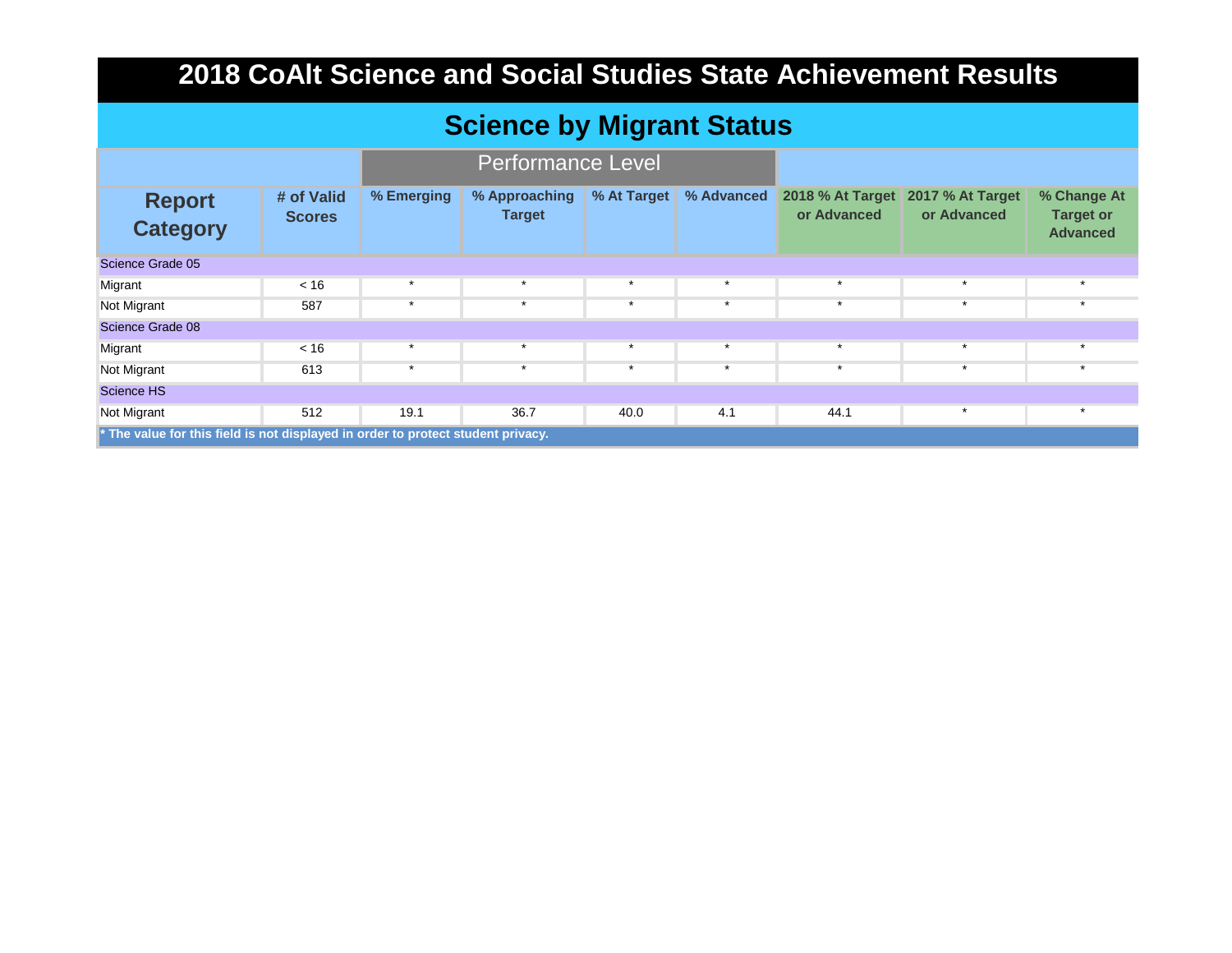| <b>Social Studies by Migrant Status</b> |                             |            |                                |             |            |                                                  |                                                  |                                                    |
|-----------------------------------------|-----------------------------|------------|--------------------------------|-------------|------------|--------------------------------------------------|--------------------------------------------------|----------------------------------------------------|
| <b>Performance Level</b>                |                             |            |                                |             |            |                                                  |                                                  |                                                    |
| <b>Report Category</b>                  | # of Valid<br><b>Scores</b> | % Emerging | % Approaching<br><b>Target</b> | % At Target | % Advanced | 2018 % At<br><b>Target or</b><br><b>Advanced</b> | 2017 % At<br><b>Target or</b><br><b>Advanced</b> | % Change At<br><b>Target or</b><br><b>Advanced</b> |
| Social Studies Grade 04                 |                             |            |                                |             |            |                                                  |                                                  |                                                    |
| Not Migrant                             | 190                         | 27.9       | 44.7                           | 23.7        | 3.7        | 27.4                                             | 34.0                                             | $-6.6$                                             |
| Social Studies Grade 07                 |                             |            |                                |             |            |                                                  |                                                  |                                                    |
| Not Migrant                             | 193                         | 13.5       | 43.0                           | 34.7        | 8.8        | 43.5                                             | $\star$                                          | $\star$                                            |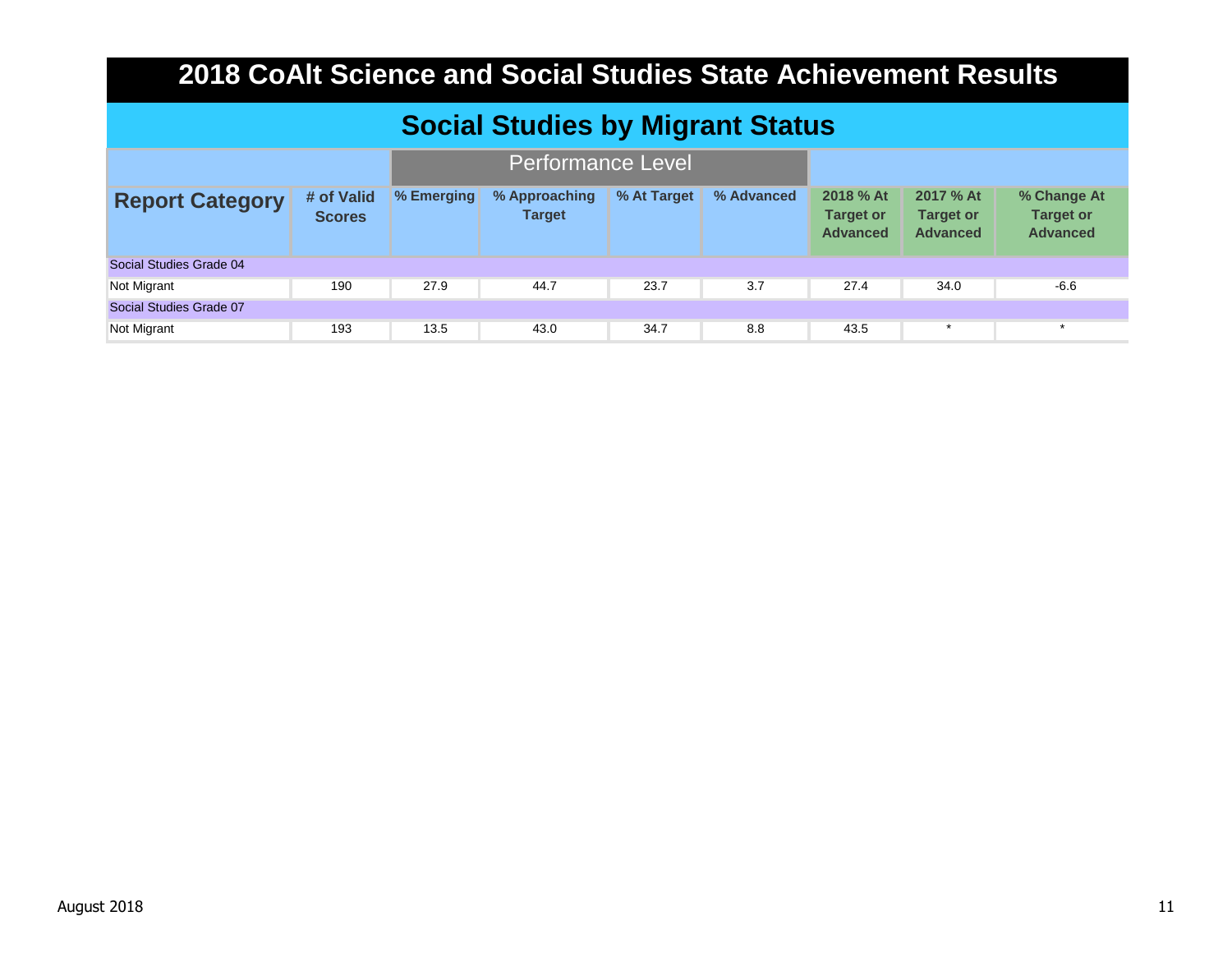| <b>Science by Language Proficiency</b>                                                         |                             |                          |                                |             |                                  |                                 |                                        |                                                    |  |  |
|------------------------------------------------------------------------------------------------|-----------------------------|--------------------------|--------------------------------|-------------|----------------------------------|---------------------------------|----------------------------------------|----------------------------------------------------|--|--|
|                                                                                                |                             | <b>Performance Level</b> |                                |             |                                  |                                 |                                        |                                                    |  |  |
| <b>Report Category</b>                                                                         | # of Valid<br><b>Scores</b> | % Emerging               | % Approaching<br><b>Target</b> | % At Target | $\frac{9}{6}$<br><b>Advanced</b> | 2018 % At Target<br>or Advanced | <b>2017 % At Target</b><br>or Advanced | % Change At<br><b>Target or</b><br><b>Advanced</b> |  |  |
| Science Grade 05                                                                               |                             |                          |                                |             |                                  |                                 |                                        |                                                    |  |  |
| NEP - Non English Proficient                                                                   | 102                         | 14.7                     | 48.0                           | $\star$     | $\star$                          | 37.3                            | 34.0                                   | 3.3                                                |  |  |
| LEP - Limited English Proficient                                                               | < 16                        | $\star$                  | $\star$                        | $\star$     | $\star$                          | $\star$                         | $\star$                                | $\star$                                            |  |  |
| FEP - Fluent English Proficient                                                                | < 16                        | $\star$                  | $\star$                        | $\star$     | $\star$                          | $\star$                         | $\star$                                | $\star$                                            |  |  |
| PHLOTE/FELL/NA                                                                                 | 460                         | $\star$                  | $\star$                        | $\star$     | $\star$                          | 42.6                            | 42.9                                   | $-0.3$                                             |  |  |
| Unreported                                                                                     | < 16                        | $\star$                  | $\star$                        | $\star$     | $\star$                          | $\star$                         | $\star$                                | $\star$                                            |  |  |
| Science Grade 08                                                                               |                             |                          |                                |             |                                  |                                 |                                        |                                                    |  |  |
| NEP - Non English Proficient                                                                   | 92                          | $\star$                  | $\star$                        | $\star$     | $\star$                          | $\star$                         | 23.8                                   | $\star$                                            |  |  |
| LEP - Limited English Proficient                                                               | < 16                        | $\star$                  | $\star$                        | $\star$     | $\star$                          | $\star$                         | 52.9                                   | $\star$                                            |  |  |
| FEP - Fluent English Proficient                                                                | < 16                        | $\star$                  | $\star$                        | $\star$     | $\star$                          | $\star$                         | 23.5                                   | $\star$                                            |  |  |
| PHLOTE/FELL/NA                                                                                 | 513                         | 11.7                     | 55.8                           | $\star$     | $\star$                          | 32.6                            | 36.4                                   | $-3.8$                                             |  |  |
| Unreported                                                                                     | < 16                        | $\star$                  | $\star$                        | $\star$     | $\star$                          | $\star$                         | $\star$                                | $\star$                                            |  |  |
| <b>Science HS</b>                                                                              |                             |                          |                                |             |                                  |                                 |                                        |                                                    |  |  |
| NEP - Non English Proficient                                                                   | 79                          | $\star$                  | $\star$                        | $\star$     | $\star$                          | $\star$                         | 21.6                                   | 11.3                                               |  |  |
| LEP - Limited English Proficient                                                               | < 16                        | $\star$                  | $\star$                        | $\star$     | $\star$                          | $\star$                         | $\star$                                | $\star$                                            |  |  |
| FEP - Fluent English Proficient                                                                | < 16                        | $\star$                  | $\star$                        | $\star$     | $\star$                          | $\star$                         | $\star$                                | $\star$                                            |  |  |
| PHLOTE/FELL/NA                                                                                 | 408                         | $\star$                  | $\star$                        | 41.2        | 3.9                              | 45.1                            | 46.8                                   | $-1.7$                                             |  |  |
| Unreported<br>* The value for this field is not displayed in order to protect student privacy. | < 16                        | $\star$                  | $\star$                        | $\star$     | $\star$                          | $\star$                         | $\star$                                | $\star$                                            |  |  |